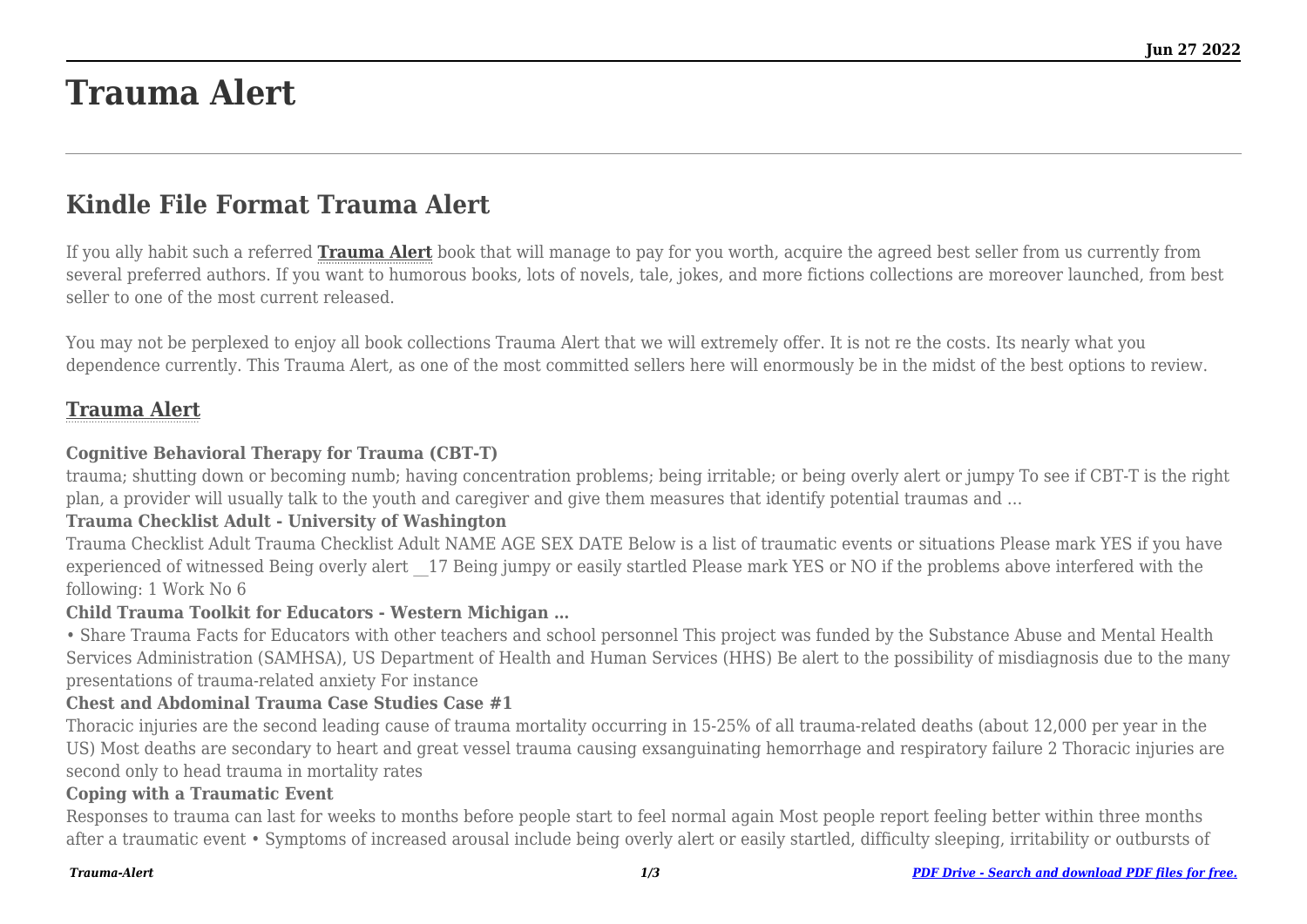anger, and lack of concentration Other

#### **Child and Adolescent Trauma Screen-Caregiver (CATS-C)**

Child and Adolescent Trauma Screen-Caregiver (CATS-C) - 3-6 Years Name\_\_\_\_\_ Date\_\_\_\_\_ Stressful or scary events happen to many children Below is a list of stressful and scary events that sometimes happen Mark YES if it …

#### **WORKING WITH CLIENTS THAT HAVE EXPERIENCED …**

stuck on alert, people impacted by trauma startle more easily, have trouble accurately reading faces and social cues, have difficulty sleeping and tend to avoid situations that increase stress The hippocampus (part of the limbic system which is involved in organising memories) is smaller in people who have experienced long-term trauma

#### **Developmental Trauma Summary Sheet - Beacon House**

Jumpy, restless and alert, even when safe Difficulty knowing when they are hot/cold; Developme ta Trauma can be repaired with a holistic, 'bottom up' approach; with safe and sensitive relationships with adults being central Lying, stealing, hoarding Over-eating or under-eating Aggression or lethargy (often seen as laziness)

#### **Repair of Early Trauma - Beacon House**

Developmental trauma can be repaired – if we get the order and type of support just right Attachment is adaptive The ideas described here are a holistic and whole life approach designed to help a child and their parent/carer to recover and repair from early trauma and disrupted attachment It is an approach based

#### **PATIENT ASSESSMENT DEFINITIONS**

6- 4 ACRONYMS USED DURING PATIENT ASSESSMENT MOI – stands for mechanism of injury AVPU – used to classify the patient's mental status: •  $A = \text{awake}$ , alert, and oriented • V = alert to voice, but not oriented • P = alert to painful stimuli only • U = unresponsive to voice or painful stimuli CUPS – used as an additional tool to prioritize the patient for transport:

### **THE INTERNATIONAL TRAUMA QUESTIONNAIRE (ITQ) …**

THE INTERNATIONAL TRAUMA QUESTIONNAIRE (ITQ) OVERVIEW: The attached instrument is a brief, simply-worded measure, focusing only on the core features of PTSD and CPTSD, and employs straightforward diagnostic rules The ITQ was developed to be consistent with the organizing principles

#### **Burn Patient Management - Agency for Clinical Innovation**

associated trauma or concerns • Visit a local doctor if the burn is larger than the size of a 20c piece with blisters, or if there are any concerns about the burn Plastic cling wrap is an appropriate simple dressing for transferring patients with burn injuries to a specialist burns unit It protects against colonisation, excess fluid

#### **SPLENECTOMY VACCINATION GUIDELINE - VUMC**

J Trauma 1998; 44:760-765 4 Shatz DV, Romero-Steiner S, Elie CM et al Antibody responses in postsplenectomy trauma patients receiving the 23 valent pneumococcal polysaccharide vaccine at 14 versus 28 days postoperatively J Trauma 2002; 53:1037- 1042 5 Rubin LG, Shaffner W Care of the asplenic patient New Engl J Med 2014;371(4): 349-56 6

#### **COMBAT LIFESAVER / TACTICAL COMBAT CASUALTY CARE …**

a It is important to realize that civilian trauma care in a non-tactical setting is dissimilar to trauma care in a combat environment TCCC and CLS are